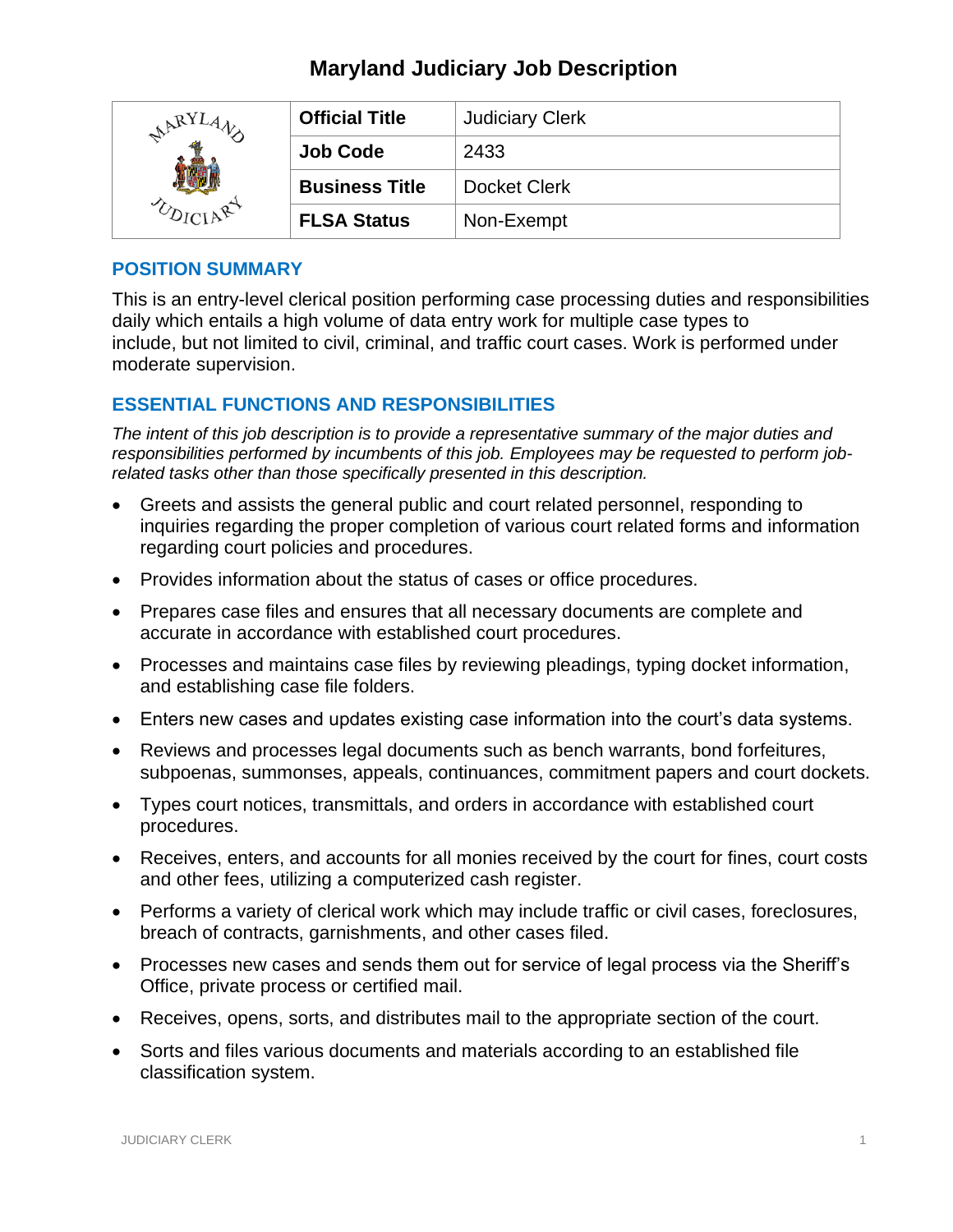## **MINIMUM QUALIFICATIONS**

#### **Education and Experience**

- High school diploma (or GED equivalent).
- One (1) year of work experience, preferably in court operations or in the fields of criminal justice, parole and probation, legal or financial services.

#### **Note:**

- A Bachelor's Degree may substitute the required work experience.
- A Paralegal/Associates Degree or 60 college credits may substitute the required work experience.
- A Paralegal Certificate may substitute the required work experience.

## **KNOWLEDGE, SKILLS, AND ABILITIES**

#### **Knowledge of:**

- General office practices, procedures, and equipment.
- Standard legal forms and documents used in the Judiciary.
- Basic English and arithmetic to include, but not limited to, spelling, punctuation, addition, subtraction, multiplication, and division.

#### **Skill in:**

- Customer service and handling problems tactfully and patiently.
- Typing on a personal computer.
- Accuracy and attention to detail.

#### **Ability to:**

- Use standard office and business equipment including, but not limited to, personal computers, word processing, spreadsheets, database software, copier, microfilm machine, register, scanner, fax machine, etc.
- Use and maintain alphabetical and numerical filing systems.
- Communicate clearly, tactfully, and effectively with judges, the public, police agencies, attorneys, and other court officials and personnel, both verbally and in writing.
- Understand and abide by departmental rules, regulations, and procedures.
- Exercise tact, diplomacy, and impartiality in dealing with the public, law enforcement personnel, and attorneys.
- Follow procedures, verbal and written instructions, and protocols for any given assignment.
- Use proper grammar, punctuation, and spelling.